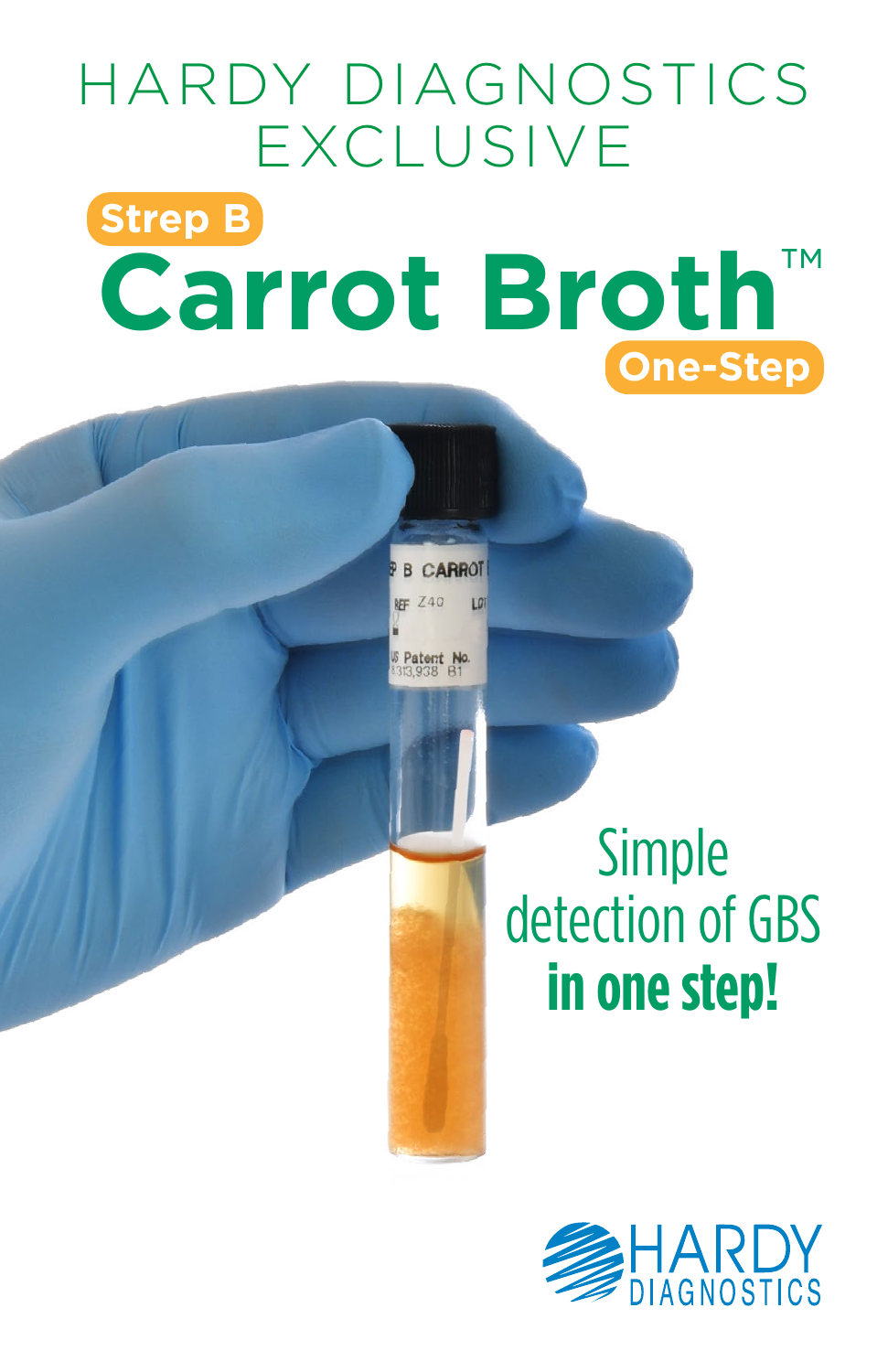### Every life deserves an opportunity to **grow** and **thrive**.

**Better tests** enable you to provide **just that**.

## **Better testing. Better processes. Better outcomes.**

Our exclusive Carrot Broth™ One-Step system allows for **faster results** for the **cultivation** and **identification** of beta-hemolytic strains of Group B Streptococcus in pregnant women.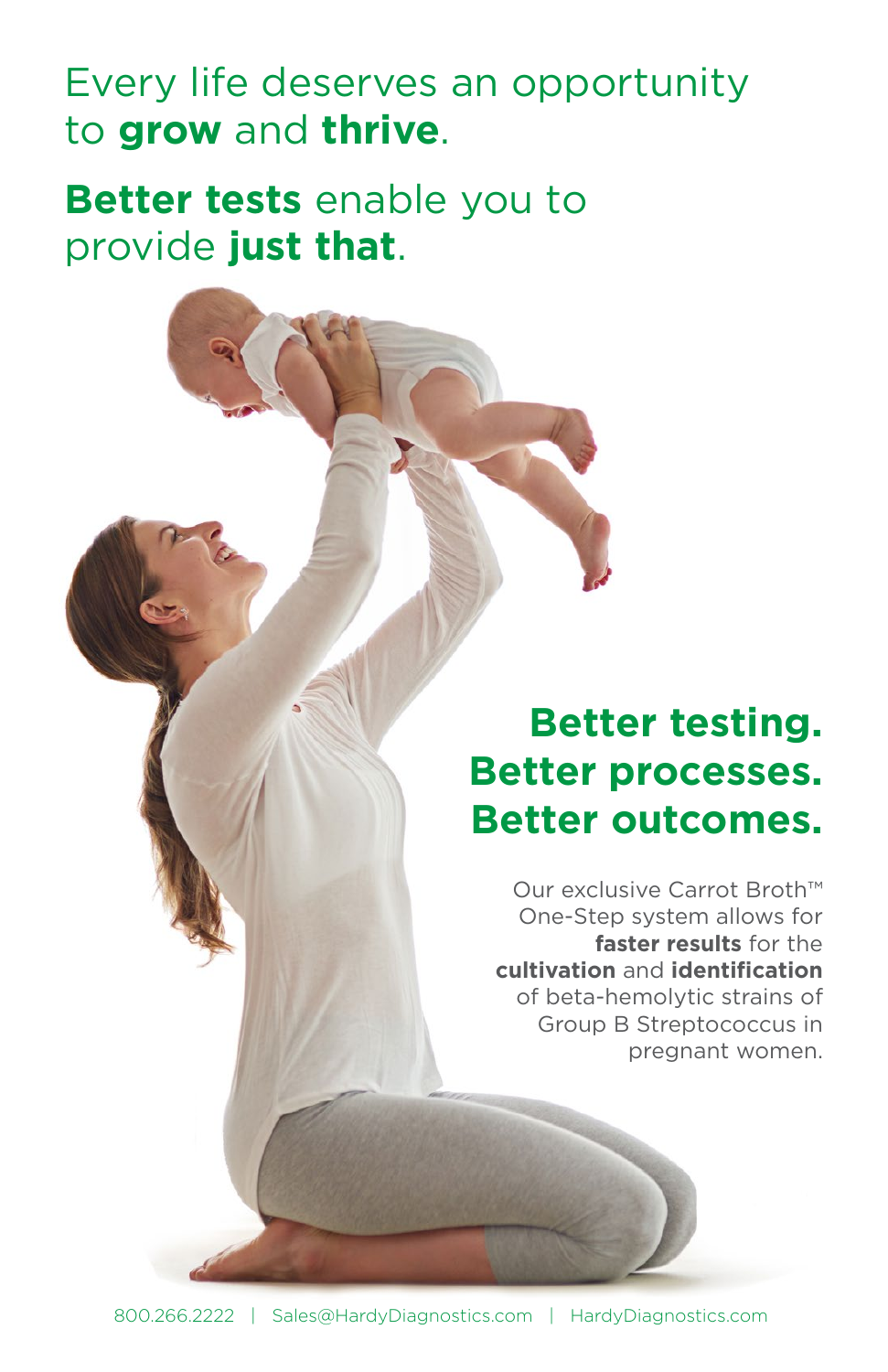### **Compared to conventional methods, it's not even close**

Strep B

'Step<sup>"</sup>

When compared to methods such as PCR or LIM broth, Carrot Broth significantly reduces the work load, the cost, and time necessary to accurately identify GBS colonization in pregnant women.

Strep B Carrot Broth™ One-Step™ features greater sensitivity and decreased turn-around-time, which lowers overall costs.

A clear, chromogenic reaction as early as 16 hours after testing tells you everything you need to know: **Positive**.

#### **Positive results do not require additional work ups.**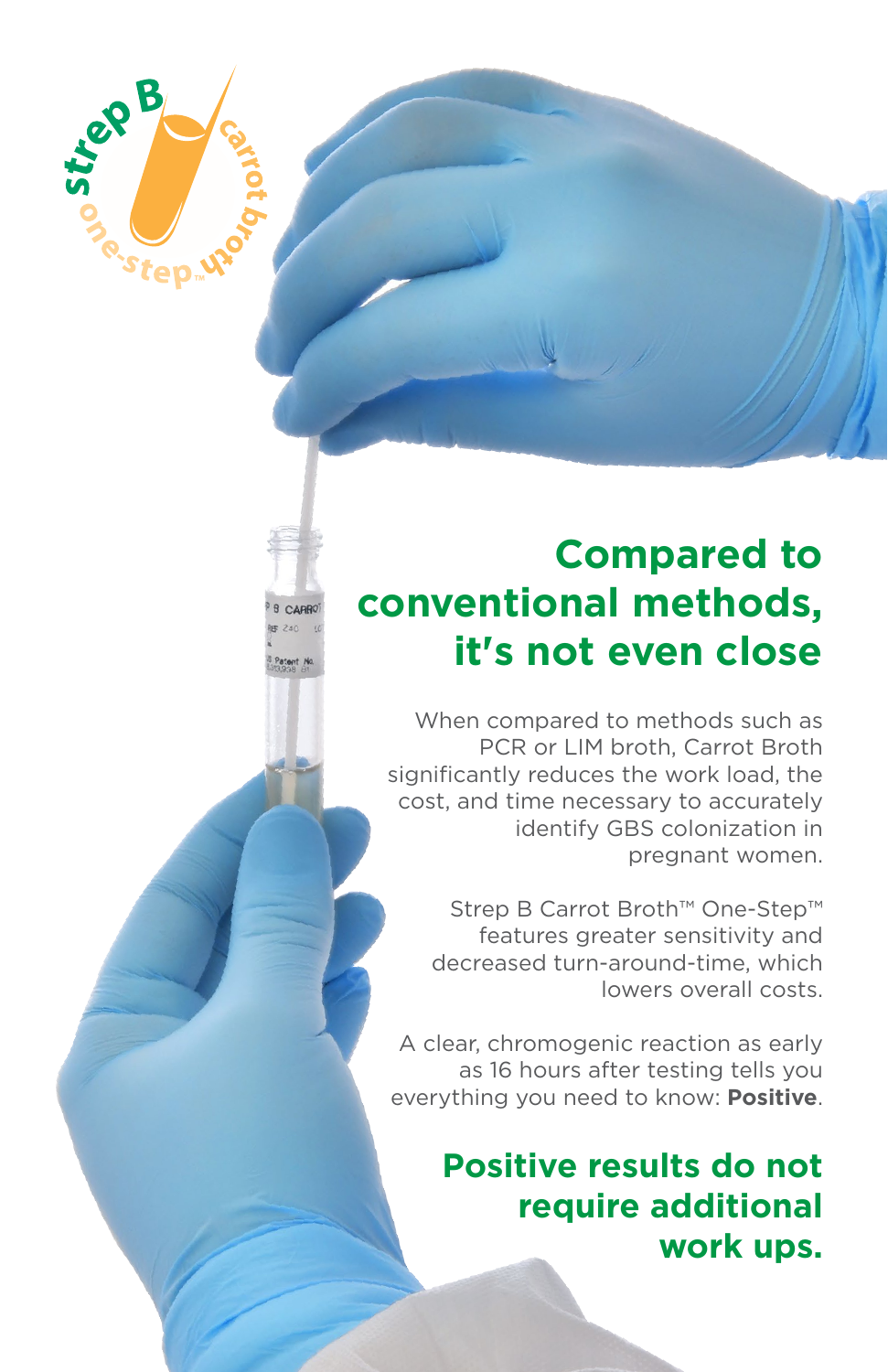## **The advantages are clear.**

- Easy one-step process! Place the patient specimen directly into the media.
- Development of any orange to red color indicates a positive result.
- For positives, there is no need for further subculturing to confirm.
- Significantly lower costs when compared to PCR methods.
- **Increased accuracy when compared with LIM Broth. Clinical testing demonstrated a sensitivity of 98.8% and a specificity of 98.2% for the recovery of GBS from patient specimens when compared to LIM Broth.\***
- **Strep B Carrot Broth™ One-Step** was found to be more sensitive than PCR!\*\*
- Negative cultures from **Strep B Carrot Broth™ One-Step** should be subcultured to **GBS Detect™** (Cat. no. A300) to detect weakly or non-hemolytic strains of GBS.



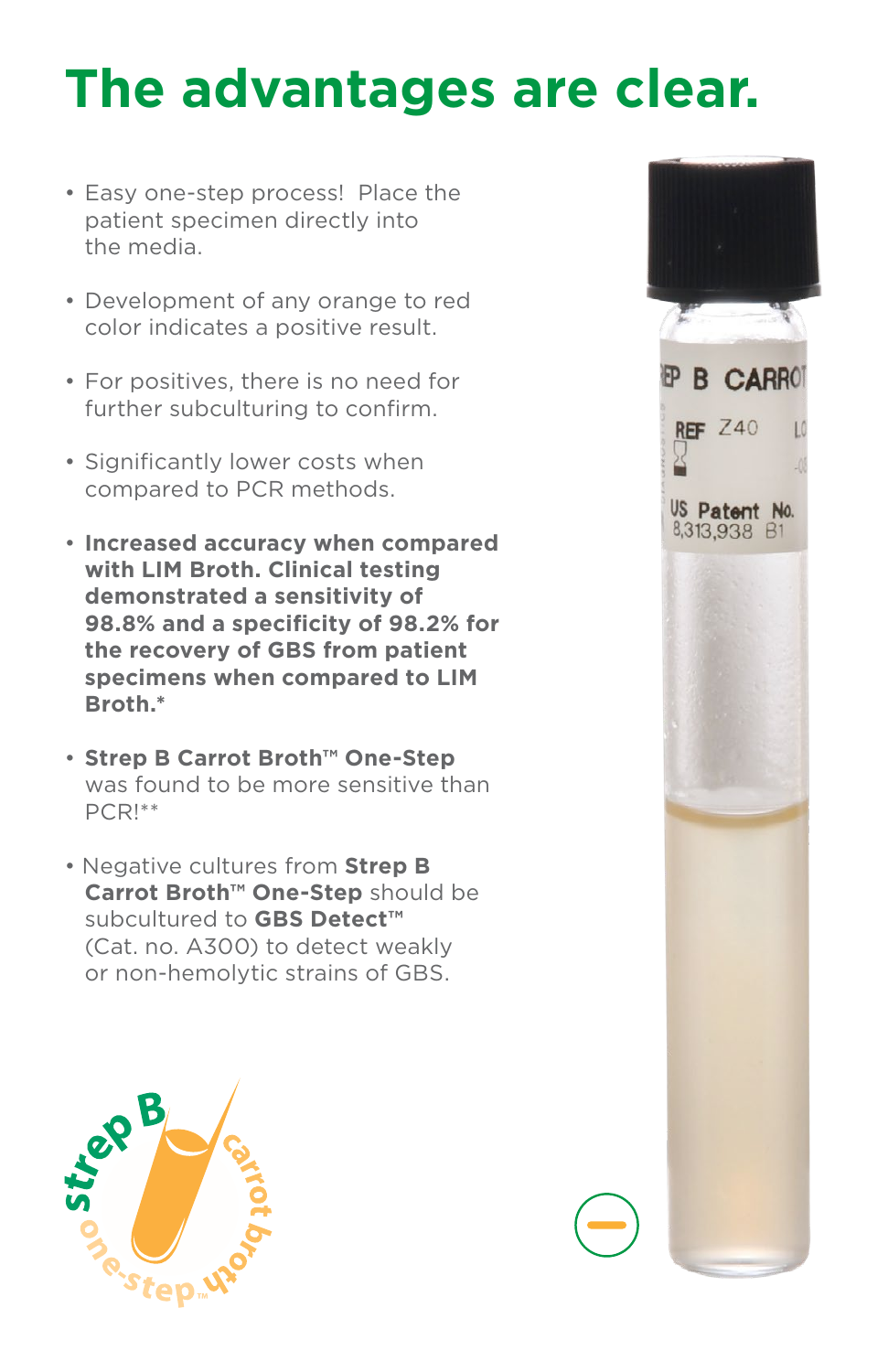

- **Strep B Carrot Broth™ One-Step** is available in multiple formats that work on many automated inoculating platforms.
- In house studies showed a sensitivity of 99% at 102 CFU/ml, and specificity of 100%. Data available upon request.
- \**Ledeboer, N. et al. "Evaluation of New Strep B Carrot Broth™ One-Step in the Detection of Group B Streptococcus: A Multi-Center Study" poster at ASM 2017, New Orleans, LA. During the study, there were 9 beta hemolytic GBS recovered by color reaction in Carrot Broth that were not recovered by LIM broth. There were also 4 non-hemolytic GBS recovered upon subculture of Carrot Broth to blood agar that were not recovered by LIM broth.*
- \*\**Schreckenberger, P. "Comparison of Real-time PCR with standard LIM Broth and Carrot Broth for the Detection of Group B Strep" poster at ASM 2006, Orlando, FL.*

To further explore the research listed above, please visit: **hardydiagnostics.com/carrot-broth/**



US Patent No. 8,313,938 B1 and US Patent No. 8,518,688 B1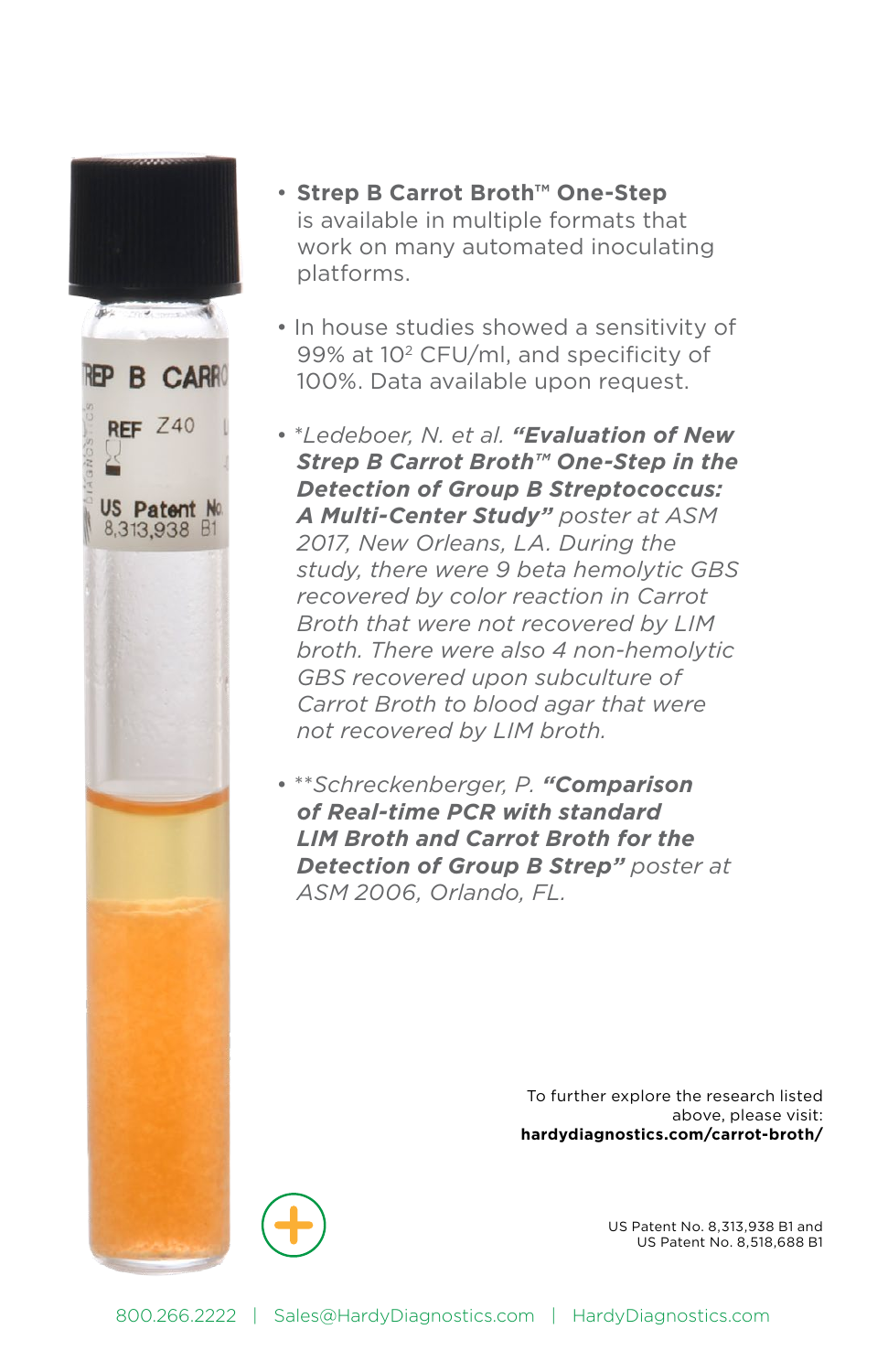## **GBS Detect™ for Weakly or Non-Hemolytic Strains**

**A perfect companion product to Carrot Broth™ which does not detect non-hemolytic strains.**



| <b>Strep B Carrot Broth<sup>™</sup> One-Step</b> 12x80mm plastic tube,100/pk Z44BX                                                                  |  |
|-----------------------------------------------------------------------------------------------------------------------------------------------------|--|
| <b>Strep B Carrot Broth™ One-Step</b> 16x100mm glass tube,100/pk  Z46BX                                                                             |  |
|                                                                                                                                                     |  |
|                                                                                                                                                     |  |
| GBS Detect <sup>™</sup> 15x100mm plate with reduced stacking ring for automated                                                                     |  |
| <b>StrepPRO<sup>™</sup> Streptococcal Grouping Kit</b><br>A latex agglutination test for the rapid identification of beta-hemolytic streps includes |  |
| <b>Control Organisms</b>                                                                                                                            |  |
| Streptococcus agalactiae derived from ATCC® 12386™                                                                                                  |  |
|                                                                                                                                                     |  |
| Streptococcus pyogenes, Group A derived from ATCC® 19615™                                                                                           |  |
|                                                                                                                                                     |  |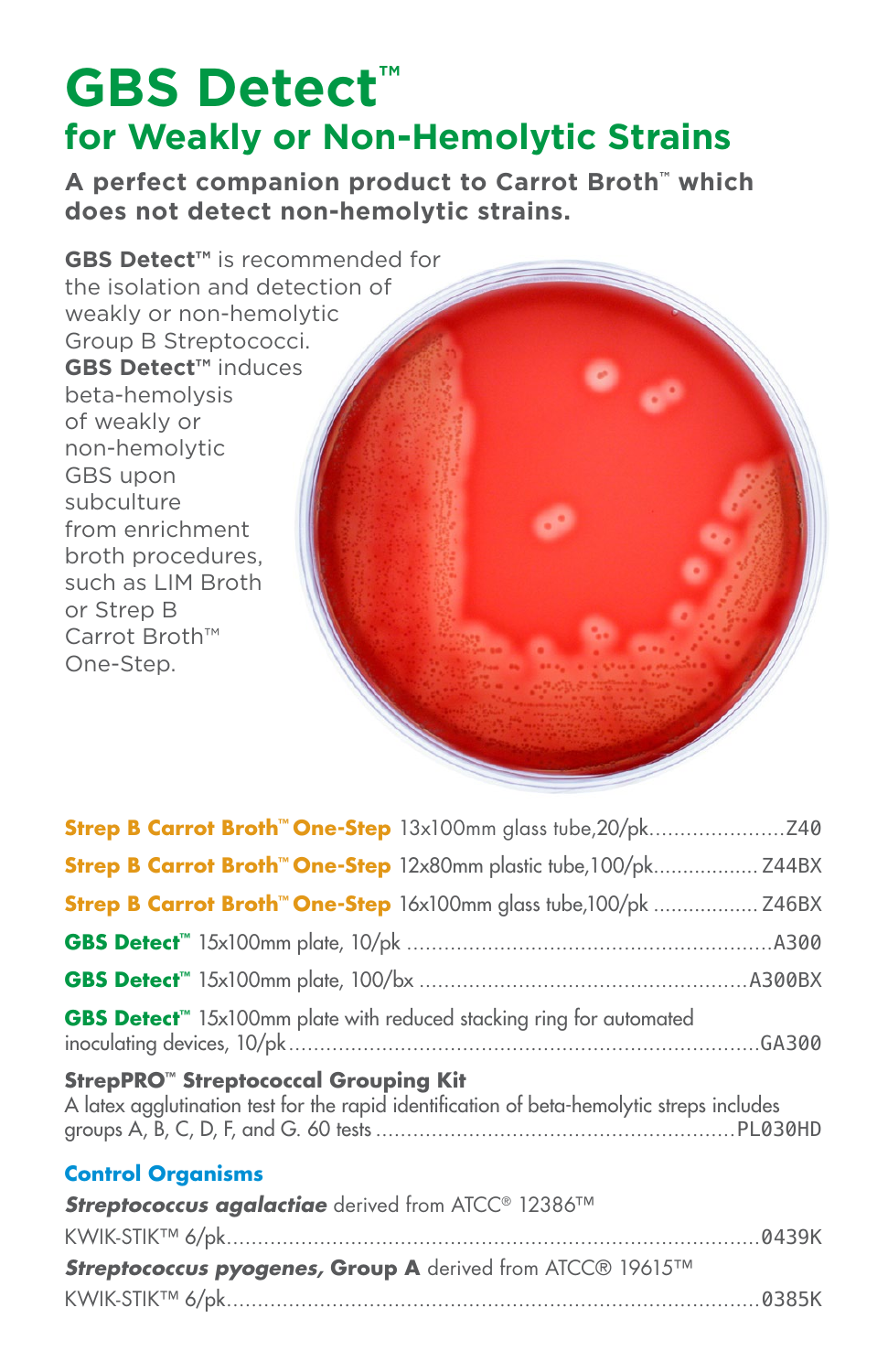## **Strep B Carrot Broth™ One-Step method**



800.266.2222 | Sales@HardyDiagnostics.com | HardyDiagnostics.com